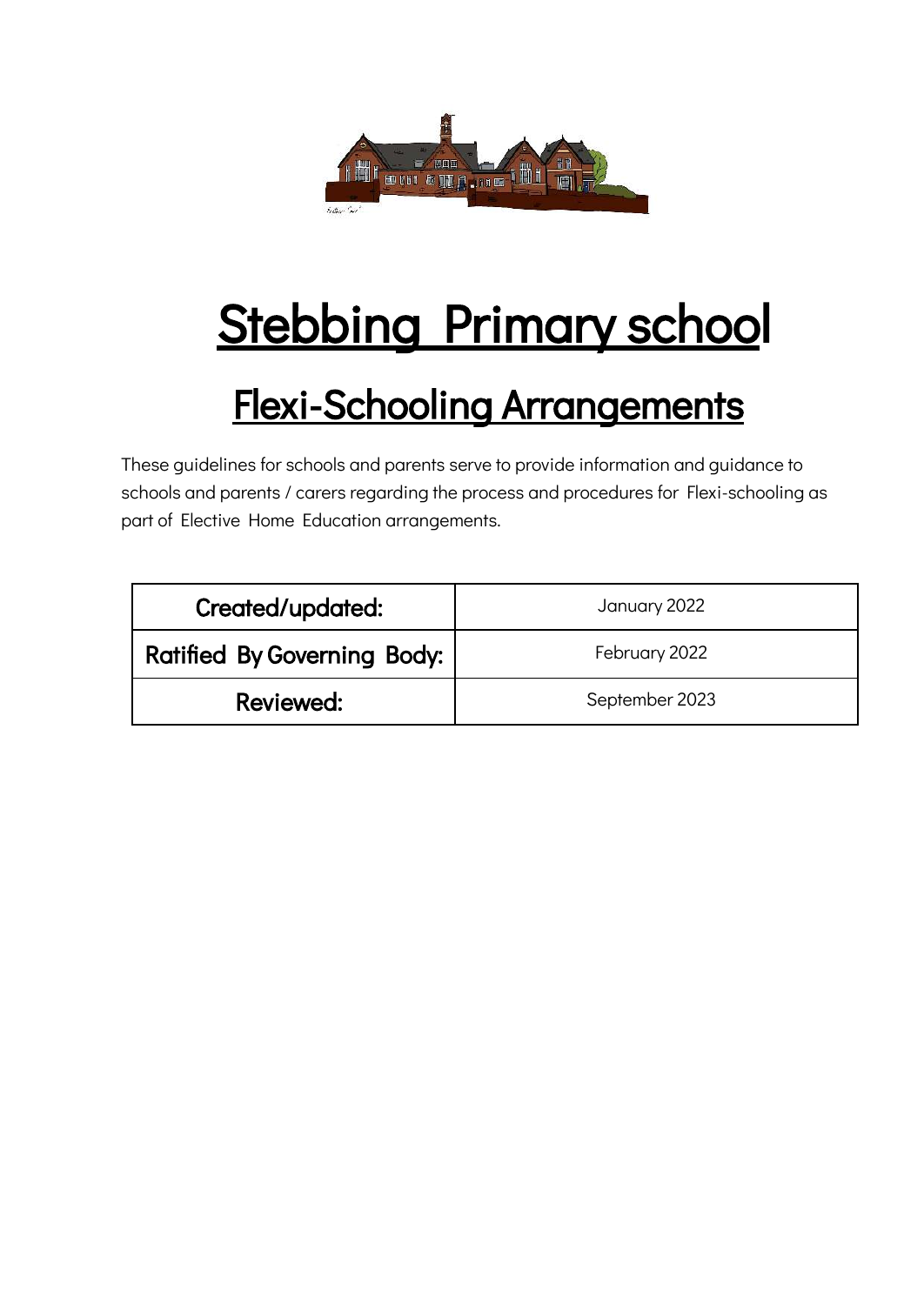#### 1. Introduction

- 1.1. These guidelines have been developed in conjunction with Headteachers and home educating families in order to provide information and guidance to schools and parents regarding the process and procedures for Flexi-schooling as part of Elective Home Education (EHE) arrangements. It will assist schools in their response where parents request an arrangement for their child to attend school part time and receive the remainder of their education at home or elsewhere, organised by the parent. See Background below.
- 1.2. Combining schooling and non-schooling education in any ratio is perfectly legal, provided that the outcome is the provision of suitable full-time education for the child (ren), and the local authority must satisfy itself that this is so. However, the Headteacher must agree to the arrangement. Any school, maintained or independent may accommodate flexible-schooling if it wishes to, but no school is under an obligation to do so. In deciding whether to agree to a request for flexischooling arrangement, a Headteacher may consider such issues as:
	- Continuity of teaching and learning between home and school
	- The effect on school organisation and funding
	- The effect on school resources
	- The effect on school discipline and the morale and motivation of other children
	- Peer relationships / support
	- Safeguarding
- 1.3. If a Headteacher agrees to a flexi-schooling arrangement s/he should notify the local authority at the earliest opportunity and provide details of the agreed arrangements.

# 2. Background Information

- 2.1. The responsibility for a child receiving full time education rests with parents. In England, education is compulsory, but schooling is not. Where a parent elects to educate a child partly at school and partly at home or, elsewhere as an expression of parental preference, this is called Flexi-schooling. Where a parent favours this form of educational approach s/he may request flexi-schooling on a short or long term basis.
- 2.2. Where a parent elects to educate a child entirely at home as an expression of parental preference, this is called Elective Home Education.
- 2.3. Elective Home Education (EHE) is a term used by the Department for Education (DFE) to describe parents' decisions to remove their child (ren) from the school roll in order to provide education at home instead of sending them to school. This is different to the home tuition provided for children and young people unable to attend school through illness or disability or, with what is sometimes called 'education otherwise than at school', such as that provided by a local authority in a hospital setting or Pupil Referral Unit.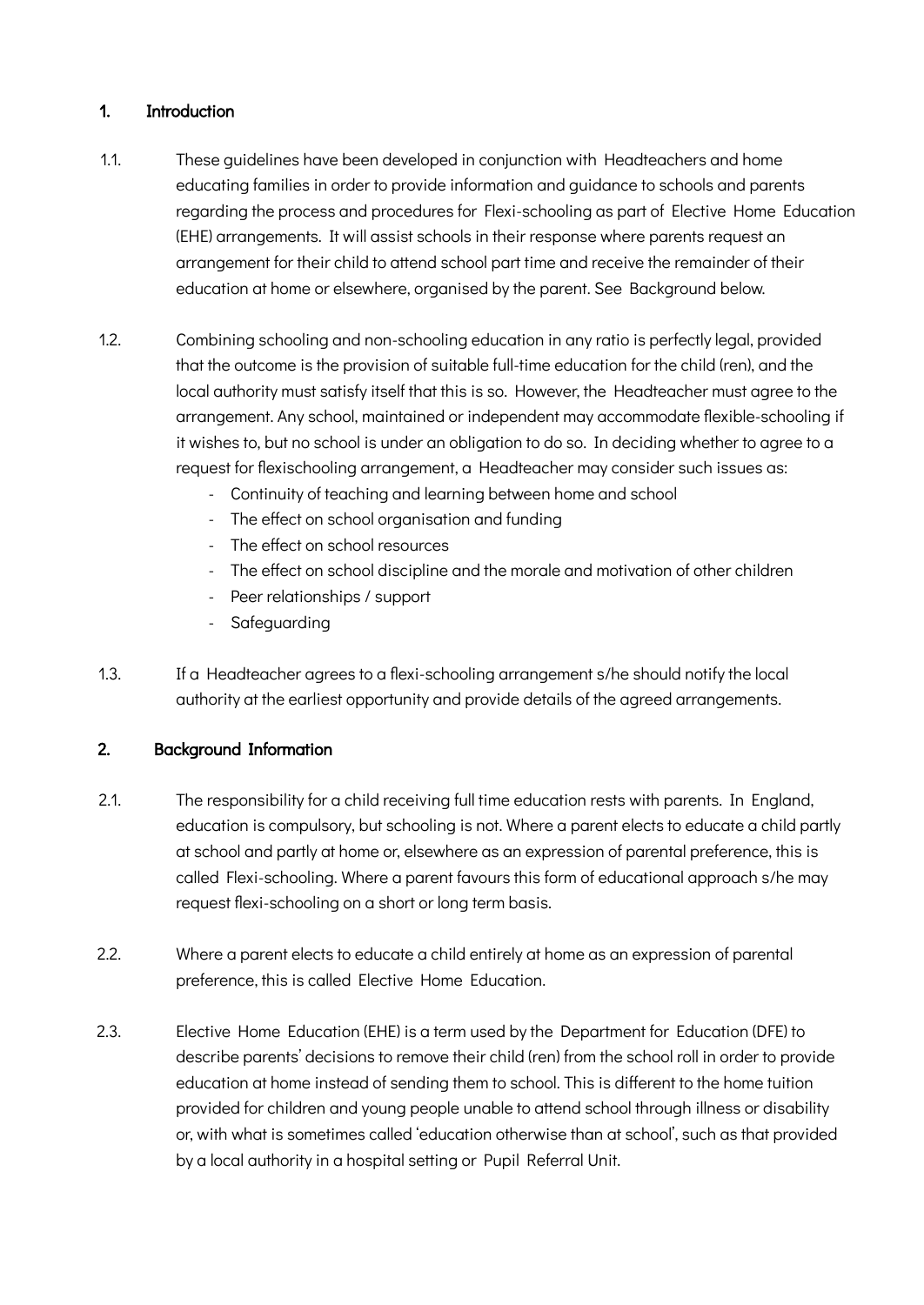2.4. In 2007 the DCSF (now DfE) published guidance regarding children educated at home in accordance with the wishes of their parents. Paragraph 5.6 of the 'Elective Home Education: Guidelines for Local Authorities' is specific to Flexischooling:

"Flexi-schooling" or "flexible school attendance" is an arrangement between the parent and the school where the child is registered at school and attends the school only part time; the rest of the time the child is home educated (on authorised absence from school). This can be a long-term arrangement or a short term measure for a particular reason. "Flexi-schooling" is a legal option provided that the Headteacher at the school concerned agrees to the arrangement. The child will be required to follow the National Curriculum whilst at school, but not whilst he or she is being educated at home. Local authorities should make sure that heads of school are made familiar with flexi-schooling and how it may work in practice.

2.5. There are also requirements on schools to record a child's attendance. 'Keeping Pupil Registers: Guidance on applying the Education Pupil Registration Regulations' DCSF 20082 , gives advice on the recording of a pupil's attendance under flexi-schooling arrangements.

114. "Flexi-schooling" is the term used for a system whereby children are partly educated at school and partly educated elsewhere, usually at home. The nature of home education is that it often does not follow strict timetables or the patterns of a normal school day. The families involved like the flexibility of having their children undertake educational activities in the evening and at weekends e.g. attending sports clubs as part of a physical education programme. Unlike full-time home education, any agreement between a pupil's parents and a school for the child to be "flexi-schooled" is at the Headteacher's discretion.

115. Flexi-schooling should not be confused with apart-time timetable. In the case of the former, the child must be in full-time education throughout the school-year.

116. Schools must not seek to persuade parents to educate their children in order to avoid exclusion or action for poor attendance. They must follow statutory exclusions guidance if they wish to remove a child from the school and, in the case of poor attendance, address the reasons for the absences.

117. Educational activities that take place outsidethe normal school day are not recorded in the statutory attendance register. Off-site activities which take place during the school's normal day can be recorded as approved educational activity but only if the activities meet the legislative requirements and the school has received confirmation that the activity took place during the session in question. Sessions which the child is expected to attend the school are marked in the normal way.

# 3. When Flexi-Schooling Arrangements are Inappropriate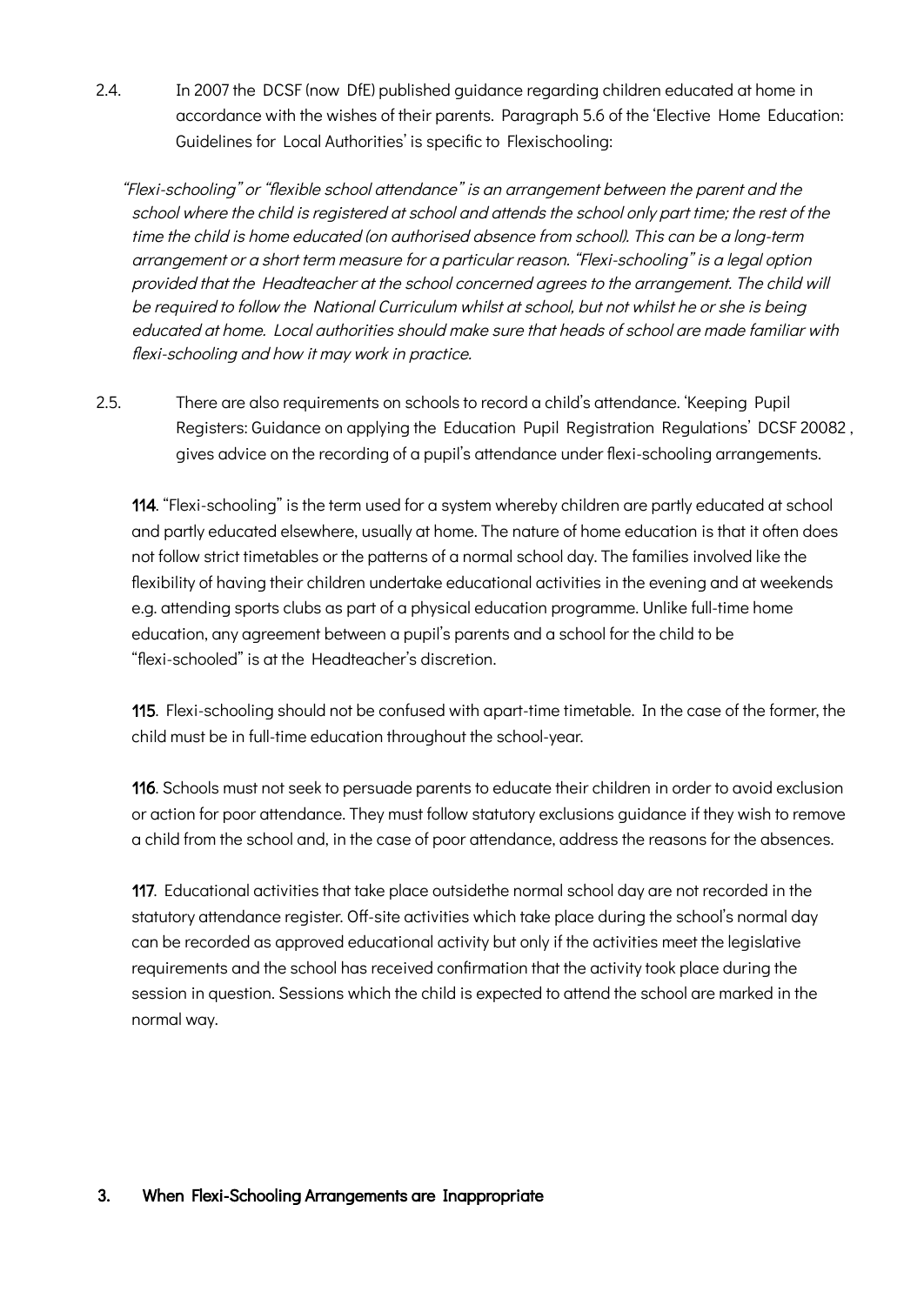- 3.1. Flexi-schooling should only be considered following a request from the parent / carer of a child or young person, and only as part of Elective Home Schooling arrangements. It should not be used to manage behavioural and disciplinary issues or, as a solution to poor attendance.
- 3.2. The DfE latest exclusions guidance gives an unequivocal message that unofficial exclusions are illegal and should not take place. This includes pupils being sent home for either short periods of time, or for longer, indefinite periods, and parents being strongly encouraged to home educate even though they may not be aware of the responsibilities involved. These pupils may be marked as an authorised absence, or in some cases marked as attending, and eventually taken off the school roll incorrectly without having another school place to go to. This practice is illegal and the formal exclusion process should always be used.

# 4. When Elective Home Education is Considered Unsuitable

- 4.1. Neither the school nor the local authority has statutory duties in relation to monitoring the quality of home education on a routine basis. However, if it appears to the school that parents are not providing a suitable education it may ask parents for further information about the education they are providing. If a parent declines to do so the school may withdraw its agreement to the flexischooling arrangements and notify the local authority of its concerns. Where this is the case, this action would not be considered a precursor to any formal procedures; however, the following may occur:
	- a. The pupil would be required to attend at school on a full-time basis, or;
	- b. The parent may remove the child from the school roll
- 4.2. In the event of the child being removed from the school roll the local authority may consider further action under 437 of The Education Act 1996.

#### 5. Reaching Agreement for Flexi-Schooling

- 5.1. The Headteacher will consider each request on its own merits.
- 5.2. There are limited circumstances in which an application for a school place can be refused if there is room within the Published Admission Number in the relevant year group. Admission authorities must comply with parental preference for applications outside of the normal admissions round unless one of the statutory reasons for refusing admission applies. Applications for a child to join a school under the flexi-schooling arrangement will be considered under the local authority's Fair Access Protocol if applicable.
- 5.3. A Headteacher can refuse a request for flexi-schooling if the proposed arrangements cannot reasonably be met by the school. However, no request should be refused without first considering the proposal, and any refusal should include a reasonable explanation.
- 5.4. Following agreement by the Headteacher for a child to receive education under the flexi schooling arrangement, the child will be registered at the school.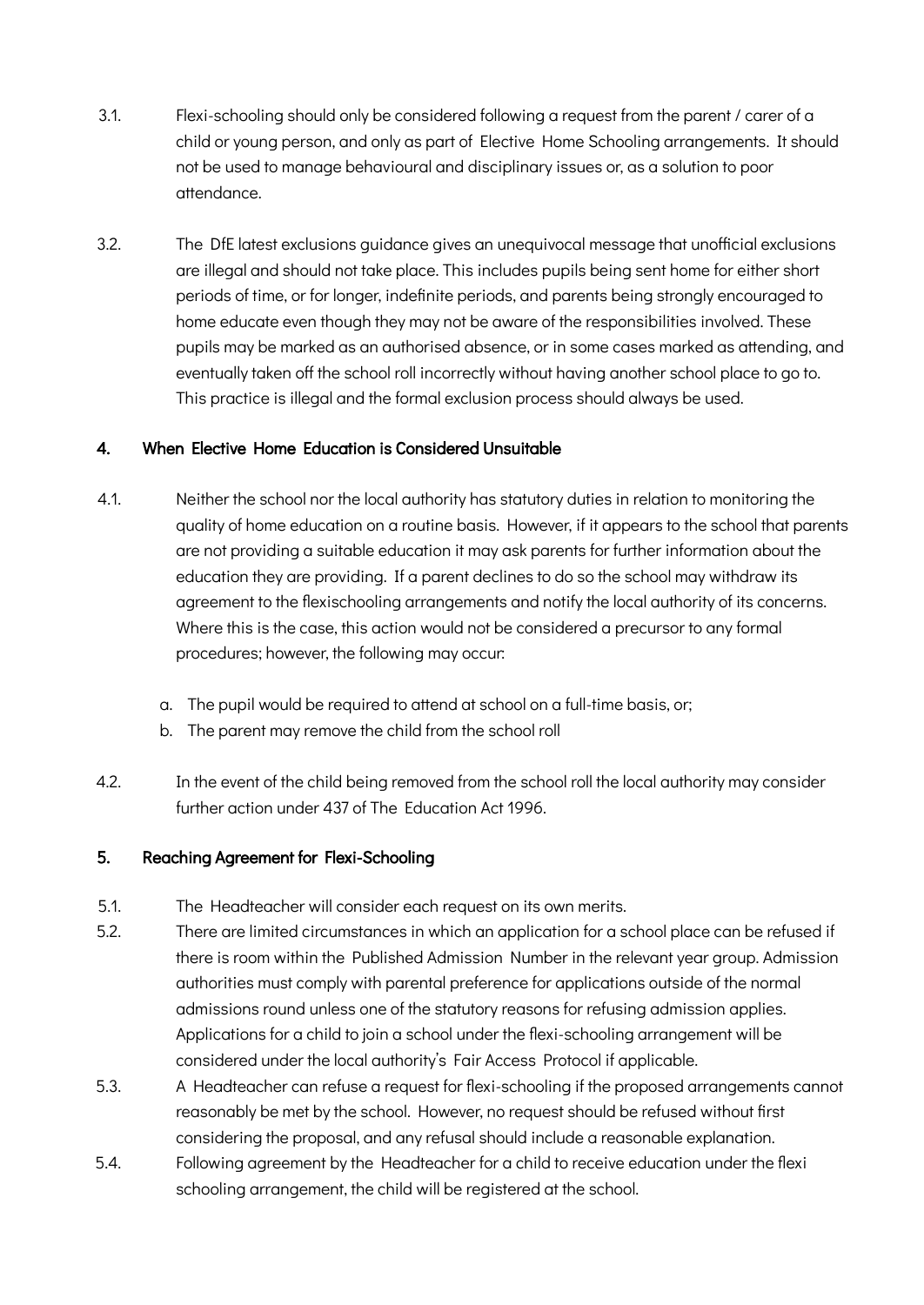- 5.5. On the days when it is agreed s/he will attend, the National Curriculum will apply and must be followed as if the child were attending full time.
- 5.6. The requirement to follow the National Curriculum will apply to all children except.
	- Temporarily, due to exceptional circumstances such as prolonged absence from school on health grounds or family crisis;
	- As part of a Statement of Special Educational Needs;
	- With the permission of the Secretary of State to allow curriculum development and experiment to take place, for an agreed period.
- 5.7. On days when a pupil does not attend school under the flexi-schooling agreement, there is no requirement for the parent to follow the National Curriculum.

# 6. Attendance Register

- 6.1. In August 2020, the Government published revised advice on school attendance. The advice clarified the Government's expectations on how various school attendance codes should be used to record pupil school attendance. Schools should not mark a pupil as attending school using the attendance code B for off-site education activity, unless the school is responsible for supervising the off-site education, and can ensure the safety and the welfare of the pupil off-site. School attendance quidance
- 6.2. In April 2019, the Government published revised advice on Elective Home Education. The advice clarifies the Government expectations on how a Flexi-School agreement can be made and how this should be coded within the school registration system. [Elective home education:](https://assets.publishing.service.gov.uk/government/uploads/system/uploads/attachment_data/file/791527/Elective_home_education_gudiance_for_LAv2.0.pdf) [departmental guidance for local authorities](https://assets.publishing.service.gov.uk/government/uploads/system/uploads/attachment_data/file/791527/Elective_home_education_gudiance_for_LAv2.0.pdf)
- 6.3. In September 2019, Essex Schools Services provided guidance to schools referring to Flexi-Schooling arrangements.

'The code which schools are required to enter into their register for any such sessions is the 'C' code which reflects that the pupil is absent due to 'other authorised circumstances' – in other words, the flexi-schooling arrangement has permitted the pupil to be absent from school. ['Education Access - Flexi-Schooling](https://schools.essex.gov.uk/pupils/Education_Access/Pages/Flexi-Schooling.aspx)

- 6.4. Schools are ultimately responsible for the attainment of every child registered on their roll. Whilst being home educated, parents and carers are responsible for pupils, not schools.
- 6.5. Where parents have entered into flexi-schooling arrangements, schools may continue to offer those arrangements. Pupils should be marked absent from school during periods when they are receiving home education.
- 6.6. The reference in the Government's revised advice on school attendance, that was categorical that a school could not agree to a flexi-schooling arrangement, has been removed.
- 6.7. On the days for which it has been agreed the pupil will attend school the Pupil Registration Regulations including all appropriate codes for attendance and absence, will apply: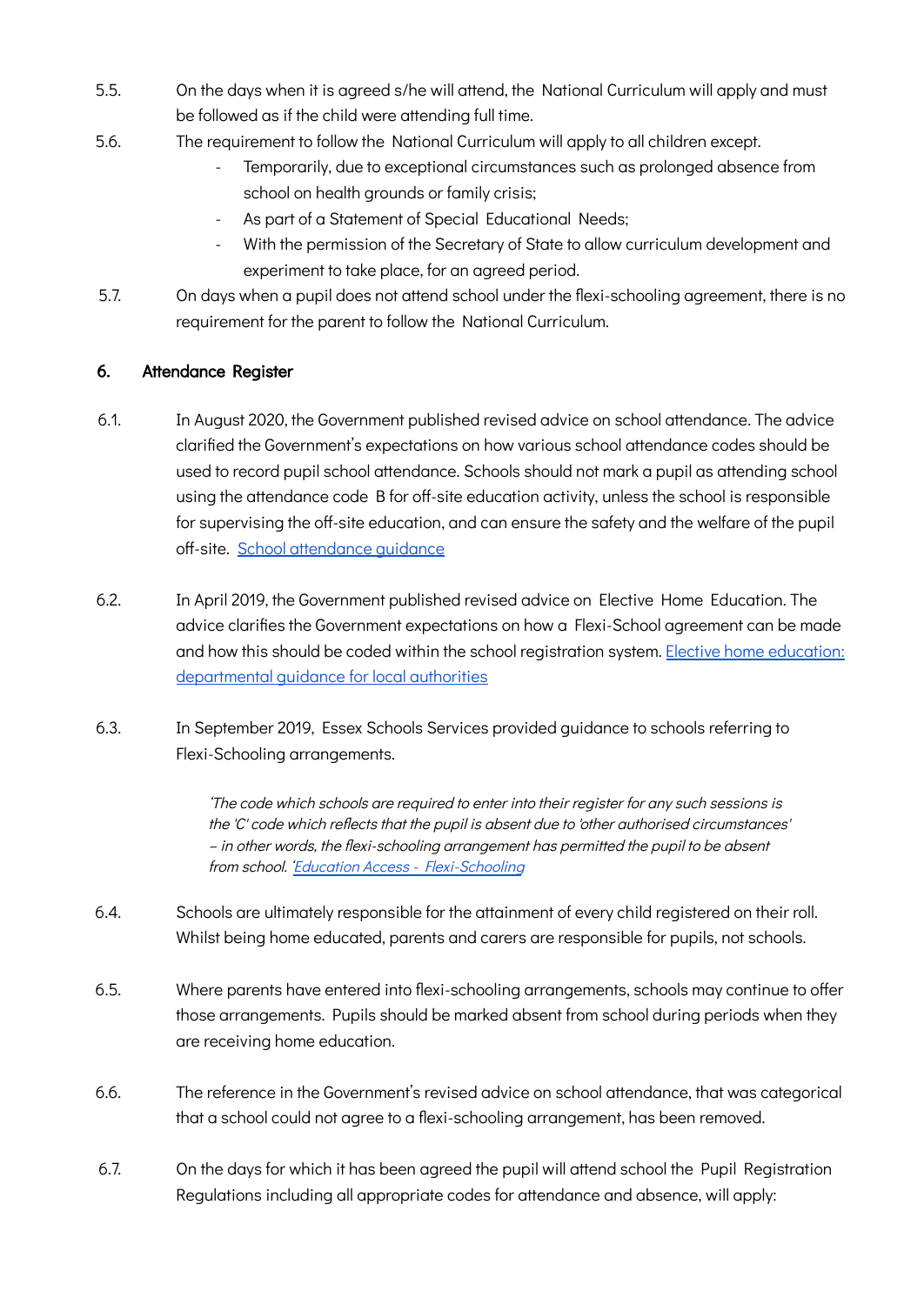# 7. Funding

7.1. For the child attending under flexi-school arrangements, the school receives full funding. Flexi-schooled children are included in count returns as for other children.

# 8. Admissions

There is no distinction between children who attend school as part of a flexischool arrangement, and those who do not. Whatever the degree of part-time attendance, the pupil will count towards admission numbers on roll as if they were full-time.

# 9. Infant Class Size Legislation (ICSL)

There is no distinction between children who attend school as part of a flexischool arrangement, and those who are not. Whatever the degree of part-time attendance, the child will not be an exception to ICSL (sometimes called Key Stage One Legislation) solely by being flexi-schooled.

#### 10. Insurance

There is no distinction between children who attend school as part of a flexischool arrangement, and those who do not.

# 11. Children with a Statement of Special Education Needs (SEN)

There is no distinction between children who attend school as part of a flexischool arrangement, and those who do not.

# 12. Children Educated Outside of Their Chronological Age Group

There is no distinction between children who attend school as part of a flexischool arrangement, and those who do not.

# 13. Flexi-Schooling Arrangements

It is strongly recommended that a written agreement is devised between the school and the parent in order to clarify the expectations for all concerned. This should include:

- Expectations of the school
- Expectations of parents
- The agreed pattern of attendance at school
- The length of time the agreement is to run and the periods by which the arrangement will be reviewed. It is recommended that this be termly.
- How the register will be marked
- The flexibilities within the agreement to ensure the child is able to take part in activities and special events that fall outside normal arrangements such as, assemblies, school trips and